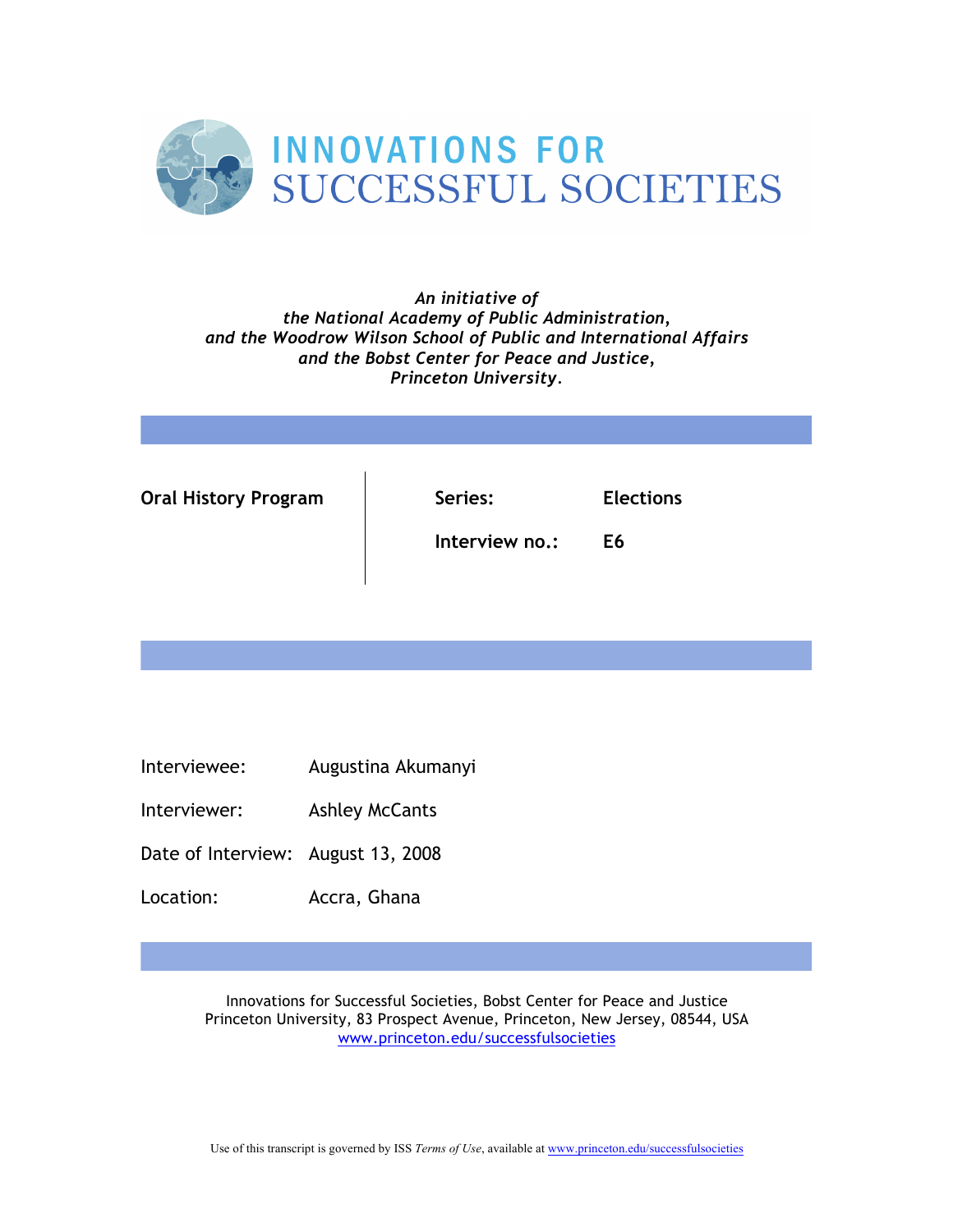McCANTS: This is elections interview number four with Augustina Akumanyi at the National Commission for Civic Education (NCCE) in Accra, Ghana. It is 13 August 2008, and the interviewer is Ashley McCants. Thank you very much for agreeing to participate in this interview. I like to begin these conversations by learning a little more about a person's personal background.

 $\mathcal{L}_\mathcal{L} = \mathcal{L}_\mathcal{L} = \mathcal{L}_\mathcal{L} = \mathcal{L}_\mathcal{L} = \mathcal{L}_\mathcal{L} = \mathcal{L}_\mathcal{L} = \mathcal{L}_\mathcal{L} = \mathcal{L}_\mathcal{L} = \mathcal{L}_\mathcal{L} = \mathcal{L}_\mathcal{L} = \mathcal{L}_\mathcal{L} = \mathcal{L}_\mathcal{L} = \mathcal{L}_\mathcal{L} = \mathcal{L}_\mathcal{L} = \mathcal{L}_\mathcal{L} = \mathcal{L}_\mathcal{L} = \mathcal{L}_\mathcal{L}$ 

- *AKUMANYI: OK.*
- McCANTS: Can you describe the position you hold here at the National Commission for Civic Education and what the goals are in your position?
- *AKUMANYI: At the moment I am the Deputy Chairman responsible for programs. The Commission is made up of a management team. There is a Chairman who enjoys the same rights as a Court of Appeals judge. Then there are two deputies*  who also enjoy the same conditions of service as high court judges. There are *four ordinary members of the Commission who are part timers who don't regularly work here. But the day to day administration of the Commission is managed by the Chairman and the two Deputy Chairmen plus the management team which is made up of the directors, the head office level at both the regional level and the district level.*
- McCANTS: What are your specific responsibilities?
- *AKUMANYI: We, the Commission members—the team of seven—we develop the policies for the running of the Commission. We employ the staff and we do the day-to-day management of the whole Commission. We meet as a board once every month,*  according to the law. But ordinarily we take care of every day administrative *matters like managing the finances that the government sends to us, doing education in the villages, the towns and everywhere.*
- McCANTS: Can you tell me more about the positions you held before you came to here?
- *AKUMANYI: Yes. I went to the University of Ghana and I finished a long time ago, in 1972. I read for a degree in English literature. Then after that I went to the Institute of Public Administration, we call it GIMPA (Ghana Institute of Management and Public Administration) where I did a diploma in management. I joined the Ghana civil service as an administrative officer, class four which is the lowest class in the senior officer group. I rose through the ranks to second in command of the ministry, which was equivalent to a position of Assistant Deputy Director. At that time we used to call it Principal Assistant Secretary. So I worked for twelve years in that capacity.*

*Then I left because my husband went to England. So I left and went to Britain where I joined the local government system there, and worked for twenty years in five London boroughs as Principal Committee Administrator. After those years in Britain I thought I'd had enough, and by that time Ghana had just moved into constitutional rule. In 2000 this government came into power and I went to the embassy to see the ambassador in London at that time. He had been my schoolmate at the University of Ghana. So when he saw me he said "Tina, what are your doing here? Our country needs you." So since then I started thinking "I better go home." But I had my husband and three children in England and I was torn between "shall I go"—and I had a very good job. I mean, as Principal Officer I was getting almost 3000 pounds a month and I was coming here to get 400 pounds.*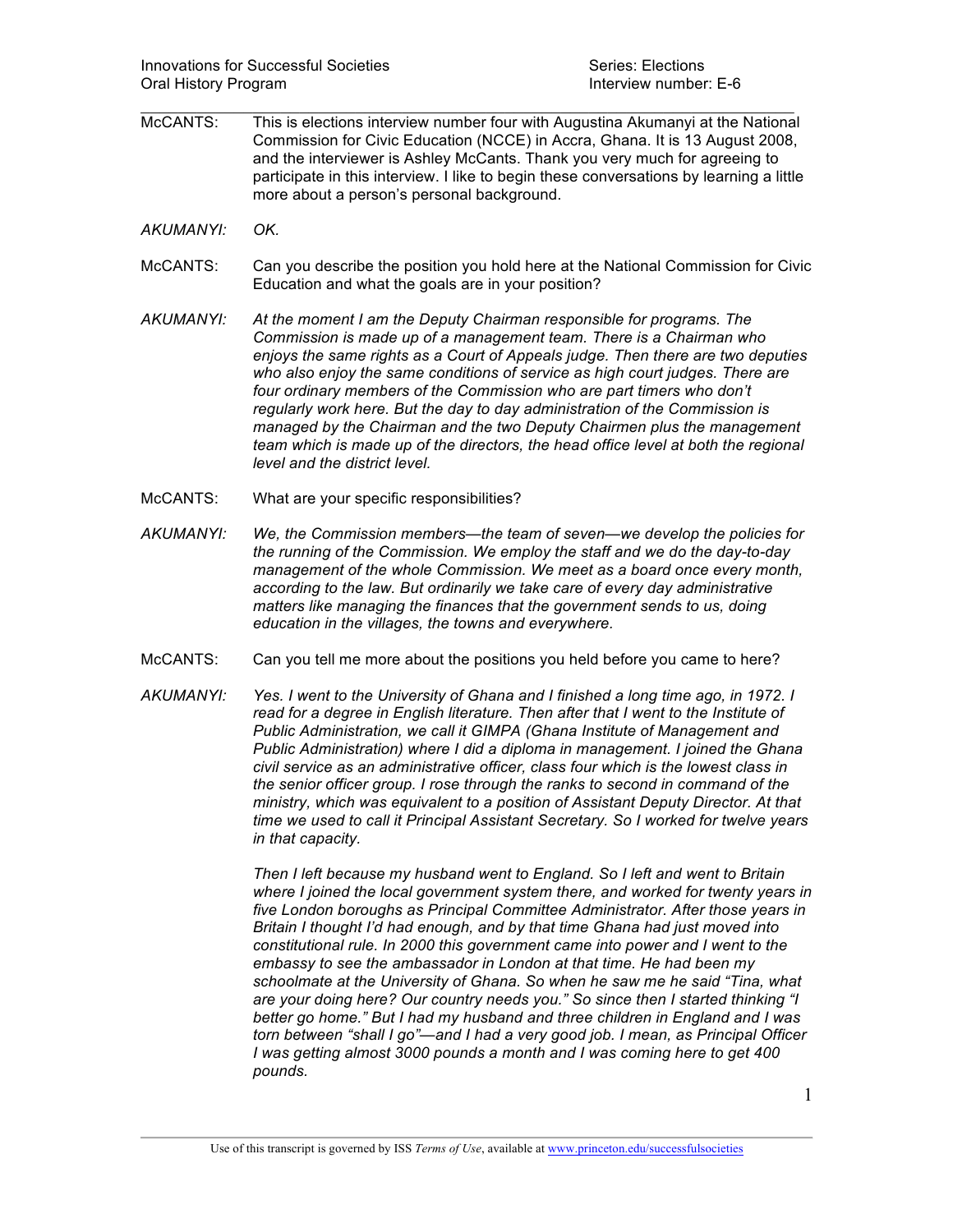*So I was really torn between my country and my economic comfort. But at the*  end of the day the country won. So I came in August 2003 and I went to the *castle to see the Chief of Staff, and then I was appointed to this job.* 

 $\mathcal{L}_\mathcal{L} = \mathcal{L}_\mathcal{L} = \mathcal{L}_\mathcal{L} = \mathcal{L}_\mathcal{L} = \mathcal{L}_\mathcal{L} = \mathcal{L}_\mathcal{L} = \mathcal{L}_\mathcal{L} = \mathcal{L}_\mathcal{L} = \mathcal{L}_\mathcal{L} = \mathcal{L}_\mathcal{L} = \mathcal{L}_\mathcal{L} = \mathcal{L}_\mathcal{L} = \mathcal{L}_\mathcal{L} = \mathcal{L}_\mathcal{L} = \mathcal{L}_\mathcal{L} = \mathcal{L}_\mathcal{L} = \mathcal{L}_\mathcal{L}$ 

*This job is not a political appointment, but you are appointed by the President in consultation with the Counsel of State. So you must be somebody who is experienced and can run an organization and must have a clean background and must be of upstanding character. So I came here and for the past four years, so*  far, so good. I have enjoyed it and I am happy to be here.

- McCANTS: Can you describe how this Commission was established?
- *AKUMANYI: Yes. This Commission was established by an act of Parliament in 1993. It was actually signed on 7 July 1993. This National Commission for Civic Education was set up as one of the last independent commissions, because the Constitution was drafted shortly after. They looked at the history of Ghana and realized that from the time of independence in 1957, every constitution was overthrown. The first republic under Kwame Nkrumah was overthrown. Then came Dr. Busia, but he was overthrown by the army. Dr. Hilla Limann was overthrown. Then the soldiers ruled for almost—I think a long time, anyway. Then it changed. Ghana moved to constitutional rule. And so when they were drafting this Constitution they wondered why is it that every time the Constitution comes it is overthrown and then we start all over again? Let us establish an independent Commission that would talk to the people, educate them about the contents of the 1992 Constitution to let them know their duties, their civic responsibilities as good citizens, and to protect the Constitution so that it doesn't get overthrown so rapidly again.*

*So the Commission was established. I wasn't here, but I think they did a good job in the beginning. The reason why I'm saying that is now, if you think of, say, Russia before the elections, if you ask anybody in the street who will win the election they will tell you it's Putin because Medvedev is Putin in their mind, so they are going to win. But this country was really educated at the grassroots to believe in the power of the thumb. The people were told that after twenty years, or ten, fifteen years of military rule, that every so many years you would go and vote and your vote would be counted and you would elect the government you wanted. So that was done in 1992 and the NDC (National Democratic Congress) won.* 

*The NDC people talk about was actually the PNDC (Provisional National Defense Council), which metamorphosed into the National Democratic Congress. So they won in 1992, they won in 1996. In 2000 a different political party won. All this time we had been educating people. If you look at the voting pattern every year more people come out to vote. In fact, in 2004 it was 84% of registered voters. The way that they are struggling to register now, I have a strong feeling come 7 December we might get around 90% out to vote.* 

McCANTS: How would you describe the relationship of this Commission to the government? I am specifically interested in the way that the Commission has tried to build its independence. There can be many different ways to build this kind of independence. So what steps were taken to create an independent—?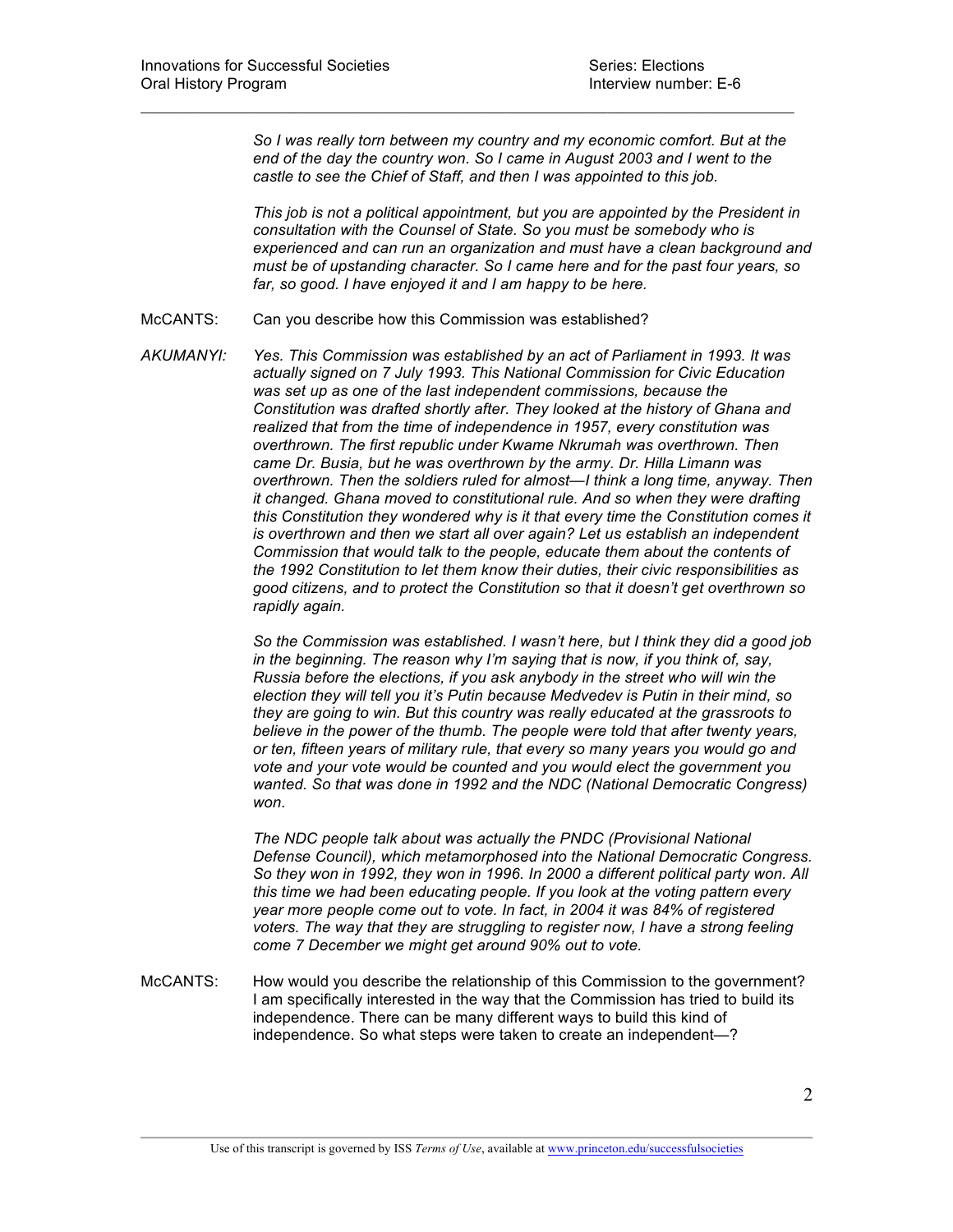- $\mathcal{L}_\mathcal{L} = \mathcal{L}_\mathcal{L} = \mathcal{L}_\mathcal{L} = \mathcal{L}_\mathcal{L} = \mathcal{L}_\mathcal{L} = \mathcal{L}_\mathcal{L} = \mathcal{L}_\mathcal{L} = \mathcal{L}_\mathcal{L} = \mathcal{L}_\mathcal{L} = \mathcal{L}_\mathcal{L} = \mathcal{L}_\mathcal{L} = \mathcal{L}_\mathcal{L} = \mathcal{L}_\mathcal{L} = \mathcal{L}_\mathcal{L} = \mathcal{L}_\mathcal{L} = \mathcal{L}_\mathcal{L} = \mathcal{L}_\mathcal{L}$ *AKUMANYI: If you look at the Act that established us, I think we are one of the luckiest commissions because it states categorically—and I'll give you a copy when I finish—It says members of this Commission should have independence, they should not be under any government's thumb. It is stated in the conditions of service. Because of that we make sure that we jealously guard our independence. So far, since I have been here, since 2004, I can see that no government has said a thing to us. We have been very independent.*
- McCANTS: Who has the power to make appointments or dismiss people on the Commission?
- *AKUMANYI: It is also in the law. The members of the Commission shall be appointed by the President acting on the advice of the Council of State. Members of the Commission shall be persons who are qualified to be elected as members of parliament. Members of the Commission shall be persons who do not hold office in any political party. So as you see, we are appointed by the President acting on the advice of the Council of State and these things, not being a member of a party takes us away from the political arena. So we are actually independent of the government, as independent as we can be considering that we get our pay from the consolidated fund.*
- McCANTS: That was exactly my next question. Where does the budget authority rest and does the executive branch have the authority to alter or withhold allocations to the Commission?
- *AKUMANYI: We make our budget and present it to the Ministry of Finance. We are treated like any state institution. Our salaries are paid by the government, we are given money to do the work.*
- McCANTS: And are funds available-?
- *AKUMANYI: And sometimes we get the development partners who help us with equipment. For instance, my computer was given to us by the UNDP (United Nations Development Program). We get logistics from UNDP and sometimes we collaborate a lot. We say to the DANIDA (Danish International Development Agency) or USAID "will you give us some money for doing civic education class for school children?" So we bought some copies of the Constitution. That is how we have been managing.*
- McCANTS: Are funds available to you on a timely basis?
- *AKUMANYI: Never. In fact, that is our challenge, considering that the constitution and the law say you should establish offices in every district. We have 147 districts now. With the amount of money given to us and the available staff, we have about eight persons in each district. The amount of money given to us to do the job when we divide it fairly among the districts—sometimes, in a month we get abut 50 pounds to do civic education, which is awfully inadequate.*
- McCANTS: What is the source of the trouble in your opinion?
- *AKUMANYI: The source of the trouble is there is not enough money in the government to begin with. The second is that I don't think civic education is valued as much as I think it should be valued given its importance. I think they think we are there and that's it. But I know that it is a very important institution.*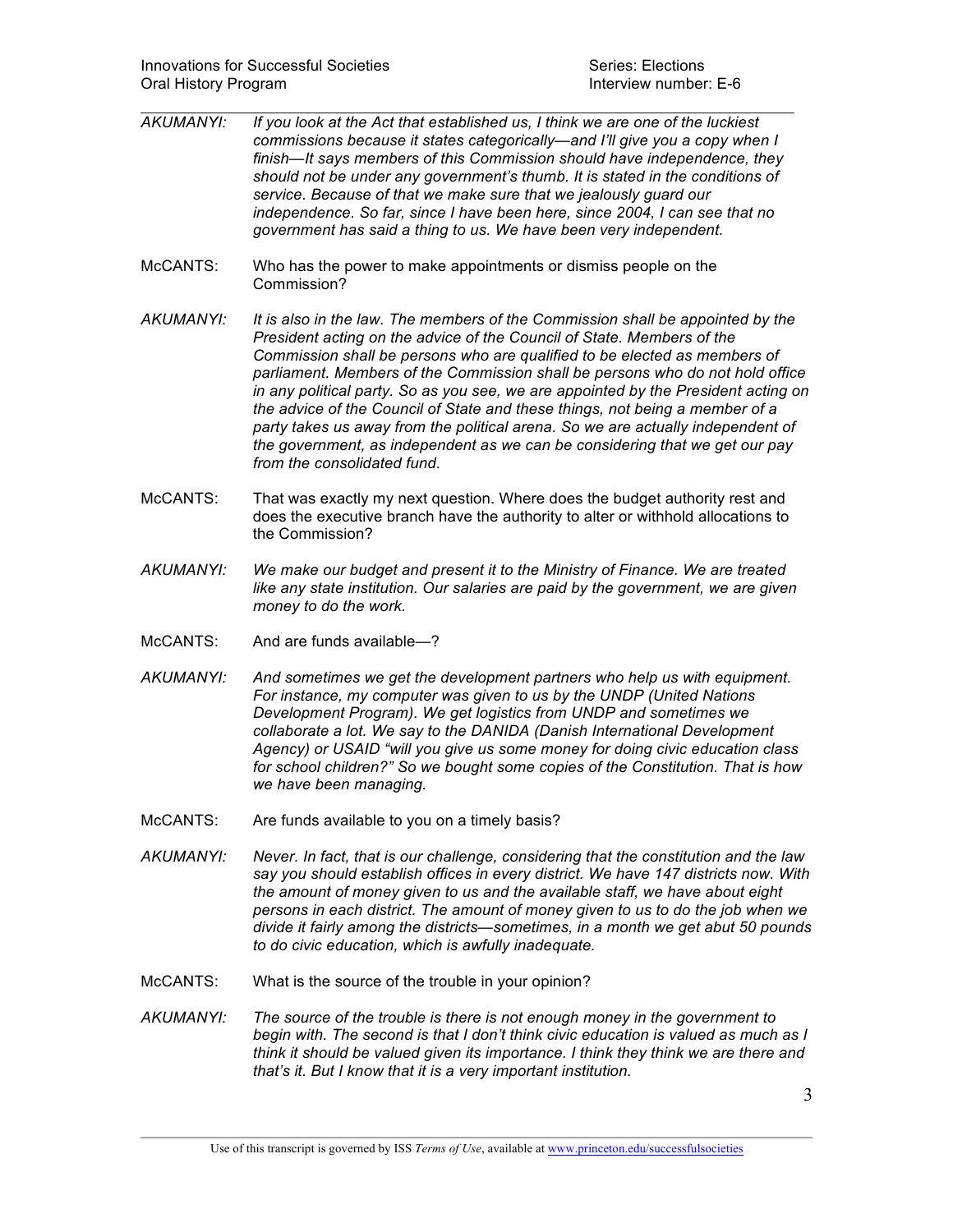## McCANTS: So how do you overcome the obstacle of low cash flow?

*AKUMANYI: We plead a lot with the government and we always make them know how important it is. Last week we were in the news a lot because we carried out an opinion poll. I think there was a question about who won the election. Everybody was jumping up and down. Even though it is sort of bad publicity for us, it has made people sit up and think about the Commission and what we are doing, because at first it was business as usual and nobody really wanted to know.* 

 $\mathcal{L}_\mathcal{L} = \mathcal{L}_\mathcal{L} = \mathcal{L}_\mathcal{L} = \mathcal{L}_\mathcal{L} = \mathcal{L}_\mathcal{L} = \mathcal{L}_\mathcal{L} = \mathcal{L}_\mathcal{L} = \mathcal{L}_\mathcal{L} = \mathcal{L}_\mathcal{L} = \mathcal{L}_\mathcal{L} = \mathcal{L}_\mathcal{L} = \mathcal{L}_\mathcal{L} = \mathcal{L}_\mathcal{L} = \mathcal{L}_\mathcal{L} = \mathcal{L}_\mathcal{L} = \mathcal{L}_\mathcal{L} = \mathcal{L}_\mathcal{L}$ 

*For example, there has been an important staff vacancy on the Commission in the five years that I've been here. That vacancy has been around since '98, and nobody has bothered to fill it. Now in fact all the commissioners are due to go into retirement and nobody has been appointed/ It looks like because we are independent, and because the government wants to leave us alone without interference, nothing gets done if it needs to be done officially. To me that is not*  right. I think there should be a body or a desk at the Castle, a seat of power, not *to constantly monitor the independent institutions because, after all, it is the President on the advice of the Council of State that appointed us. The President on the advice of the Council of State can also remove us. So I don't see why nobody bothers to look. I mean they just appoint and say "they are independent institutions and you let them be." I think, in some aspects, since the money we are spending is the public fund, there should be more close monitoring than what is done at the moment.*

- McCANTS: Can you describe the responsibilities of the Commission in terms of voter and civic education activities, and how you may share your responsibilities with civil society or media organizations?
- *AKUMANYI: In fact, if you look at our mandate [ interruption – end of file 1]*
- McCANTS: This is continuing the interview with Augustina Akumanyi at the National Commission for Civic Education. We were just discussing the responsibilities for voter and civic education and how those responsibilities are shared.
- *AKUMANYI: If you look at the functions that are allocated to us, it seems that we are the people who the Constitution mandated to do civic education in the country. So all the NGOs (Non Government Organizations) should really be working closely with us. In fact, we should set the standard for civic education, and we have been working on that because you do not want to open the floodgates so that people will come in and do any kind of civic education that may be alien to our culture or our tradition. There are some issues that may be alien to our culture.*

*For example, we have ways to approach our traditional chiefs. So these other civil societies may come and get funding, say, from the European community and just go to the chiefs without paying the normal homage that they are owed, and that can easily turn them off and not let the people listen. In spite of our political system, our traditional authorities still have a great deal of influence on the citizens. And I must say they wield more respect than the members of parliament in the area because if the traditional chief beats the gong and calls on the community to come together, they will assemble without question. But if a member of parliament in the area makes an announcement or even pays for a gong to be beaten there will be division in the community that will assemble because they will say "oh, this party man is an MP." Then it becomes party*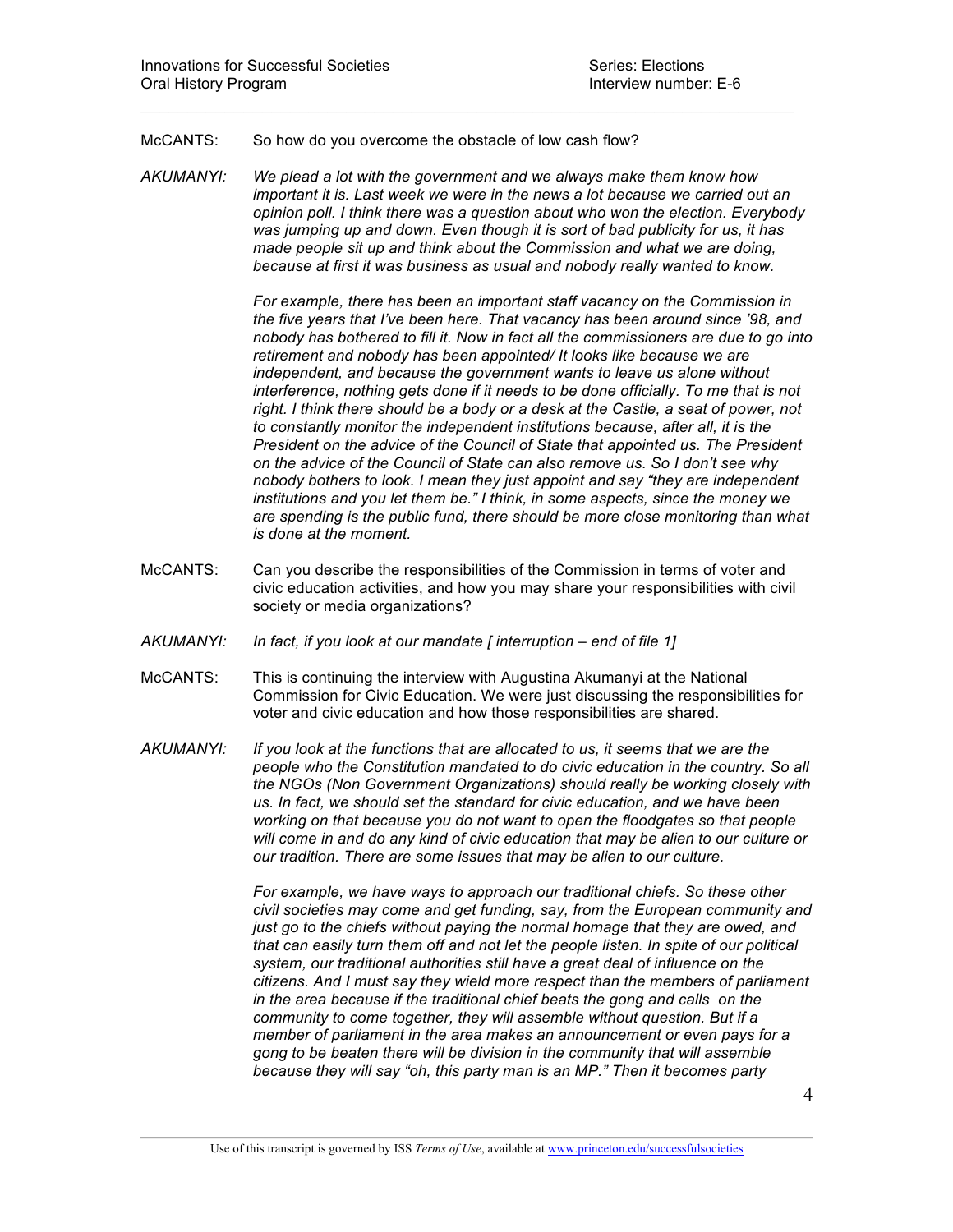*allegiance. Whereas the Constitution forbids the chiefs, just like us, from indulging in politics. So if a chief calls on all the people from the various parties, they will assemble.*

*So that is how we relate to the NGOs. Most of the nongovernmental organizations, the civil societies do not have offices or staff in the district so most of the time they come to us and then they use our staff to do their work for them because we don't get the funding. When they get funding they work with our staff and most of them acknowledge the usefulness and the help that they get from our staff in the district.* 

McCANTS: How do you go about crafting messages for the election? Sometimes you have messages that are instructional telling people to go here and bring this card. Some might be motivational to encourage people to come and vote and others might be admonitional, telling people not to impersonate another voter. Who is involved in the development of the messages for the election and what considerations do they take into account?

 $\mathcal{L}_\mathcal{L} = \mathcal{L}_\mathcal{L} = \mathcal{L}_\mathcal{L} = \mathcal{L}_\mathcal{L} = \mathcal{L}_\mathcal{L} = \mathcal{L}_\mathcal{L} = \mathcal{L}_\mathcal{L} = \mathcal{L}_\mathcal{L} = \mathcal{L}_\mathcal{L} = \mathcal{L}_\mathcal{L} = \mathcal{L}_\mathcal{L} = \mathcal{L}_\mathcal{L} = \mathcal{L}_\mathcal{L} = \mathcal{L}_\mathcal{L} = \mathcal{L}_\mathcal{L} = \mathcal{L}_\mathcal{L} = \mathcal{L}_\mathcal{L}$ 

*AKUMANYI: We have literature and a materials development department. They make leaflets. Our leaflets are mostly around peace and nonviolence. Now, some of our posters, we are still developing them. We resort to graphics because of the illiterate population. They have to see pictures. So we have a poster that was very popular in which we said that we have a cat, a dog and a mouse sitting around a fire, relaxed. That is how we speak about tolerance and peace. In spite of all the differences between a cat, a dog, and a mouse, they are sitting by the fire together.*

> *Then we have cartoons which we saw on TV indicating that we can agree to disagree, no violence, we are all the same people. We have that. Then we also have drama in the market places, in town halls and in churches and mosques*  where we graphically do drama to tell the people how to go about and have a *peaceful nation.*

*Now, on the election issue, you see, it is divided into two types of education. The Electoral Commission is in charge of the voting. So if you put it into drama and ask this question, "who is organizing the elections?" "It is the Electoral Commission." "When are they going to do the election?" "How are they going to do the election" "Are they going to use a thumb print, a tick or a cross?" "What are the ballot papers going to be?" All these questions are technical questions which are going to be answered by the Electoral Commission.*

*Now when it comes to civic education our responsibility is more psychological, to impress on the citizens that in democracy there should be participation, that all of us should participate. The duty of a good citizen is to go and register and when it is time to cast your vote to go and cast it peacefully, quietly and move away. So we answer the psychological question of why is it important for a person to go and vote at all, and why they should vote peacefully.* 

- McCANTS: At one point during the electoral process do you release these messages?
- *AKUMANYI: Our work takes place throughout the year. Unlike the Electoral Commission that has a specific time for its duties, we work throughout the year, but we do intensify voter education in terms of peace building in the election year. Since September of last year we have been talking to party youth activists telling them why they*

5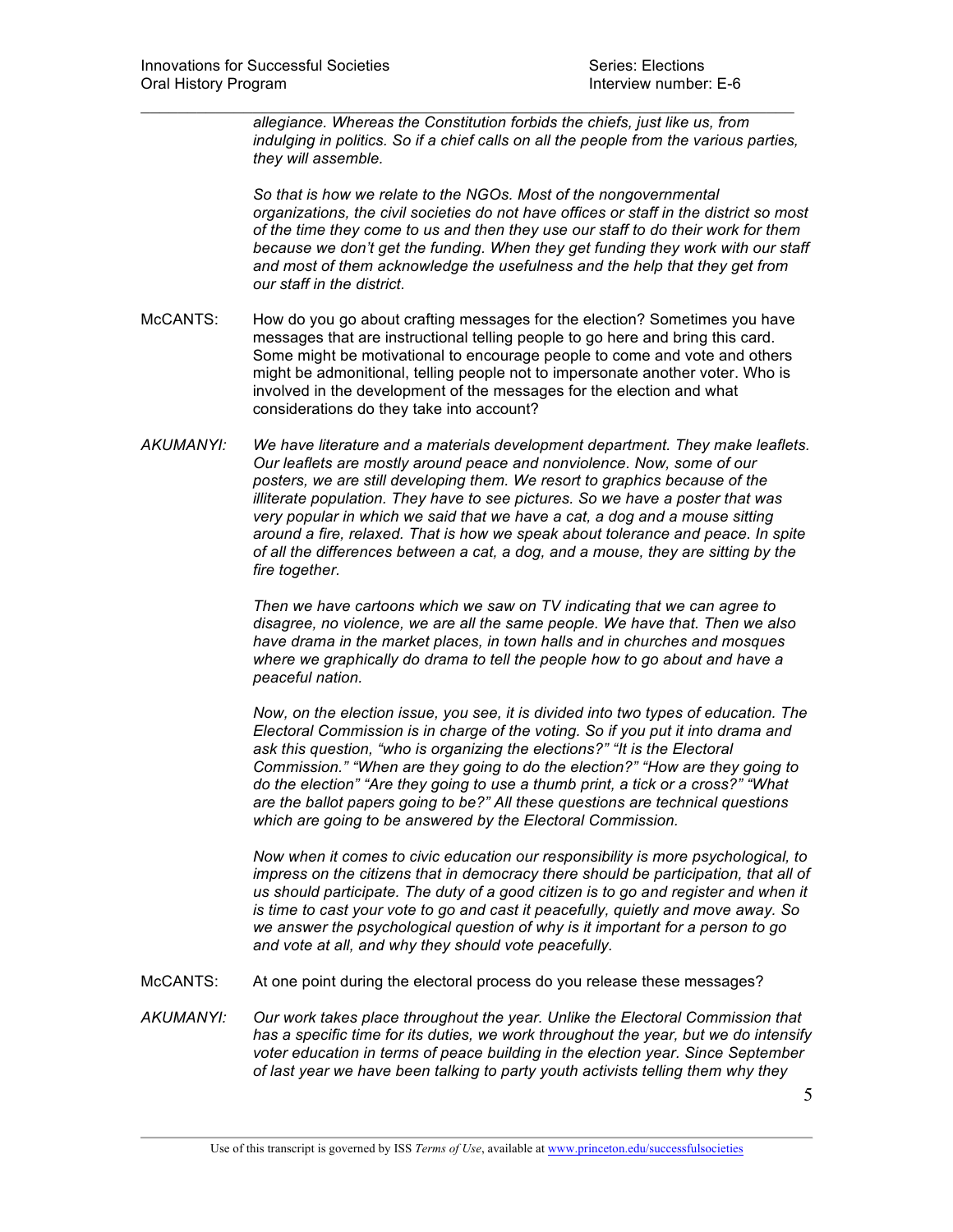*should not be used by politicians who want power and may incite them to violence. So that one we do throughout the year. We give them the leaflets we have. So it is throughout the year. Then we help. You see, for example, after this voter's registration there is going to be an exhibit of the voters' register. Most people do not think it is important at all. Even though the Electoral Commission will tell them we are releasing the books at this particular time and you should all go and check, they don't. So we have turned it into a big program, a good*  activity. In all the districts, in all the units, in all the villages we will go and tell *them the importance of going to check that your name is on the register because that is where the trouble starts. If they don't go and check that their name is there and recorded correctly, on election day they go to vote and, as they can't find their name, a queue starts building behind them. They refuse to leave the place and within a short time there will be trouble there, as soon as too many people are gathered. They argue "I registered, why isn't my name there?" That is the beginning of trouble. If everybody listened to us, they would go and check their names and make sure that they are there. It takes about one minute for each person. They just go, tick name, take their ballot papers, and end of the story. So we value the exhibit: Go in to check you name on the exhibition register, it is very, very important.* 

McCANTS: How effective do you think this type of voter education is, and how would you measure that effectiveness?

 $\mathcal{L}_\mathcal{L} = \mathcal{L}_\mathcal{L} = \mathcal{L}_\mathcal{L} = \mathcal{L}_\mathcal{L} = \mathcal{L}_\mathcal{L} = \mathcal{L}_\mathcal{L} = \mathcal{L}_\mathcal{L} = \mathcal{L}_\mathcal{L} = \mathcal{L}_\mathcal{L} = \mathcal{L}_\mathcal{L} = \mathcal{L}_\mathcal{L} = \mathcal{L}_\mathcal{L} = \mathcal{L}_\mathcal{L} = \mathcal{L}_\mathcal{L} = \mathcal{L}_\mathcal{L} = \mathcal{L}_\mathcal{L} = \mathcal{L}_\mathcal{L}$ 

- *AKUMANYI: We are constantly monitoring and evaluating. We have a research department so for whatever we do, after we have done it, they go out to the field and do monitoring and evaluation.*
- McCANTS: Have you found that there are some messages or types of media that are more influential than others?
- *AKUMANYI: I think that drama is more influential in the villages because it is graphic and it is a drama. They know drama, they see it visually and we use the cinema. We have two cinema vans. So whenever we have done a program we also show films after that and it is very popular, more popular than workshops. Workshops are targeted towards people with middle levels of education and lower, maybe basic school education: workshops are good for them. But the drama, the durbars (traditional meetings) with the chiefs and the citizens, that one is more popular.*

*When you come to the intellectuals at the university, they want symposia and workshops; that's good.* 

- McCANTS: Are there any groups of people that are particularly hard to reach with information, and what steps are taken to reach out to those groups?
- *AKUMANYI: There are people who are more difficult to educate. Those are the intellectuals in the capital, the educated ones. They think they know everything but unfortunately they don't know the nitty-gritty issues. So what we do is to target groups like the military. We go to their bases and do education with them. We go to the police and do education with them. The security agencies, I wish we had money to do more of those because any time we do it, it is quite popular among them and they are quite grateful for it. We tend to do it with parliament but they are always in session or they are going to the villages so it is very difficult to get to those target groups.*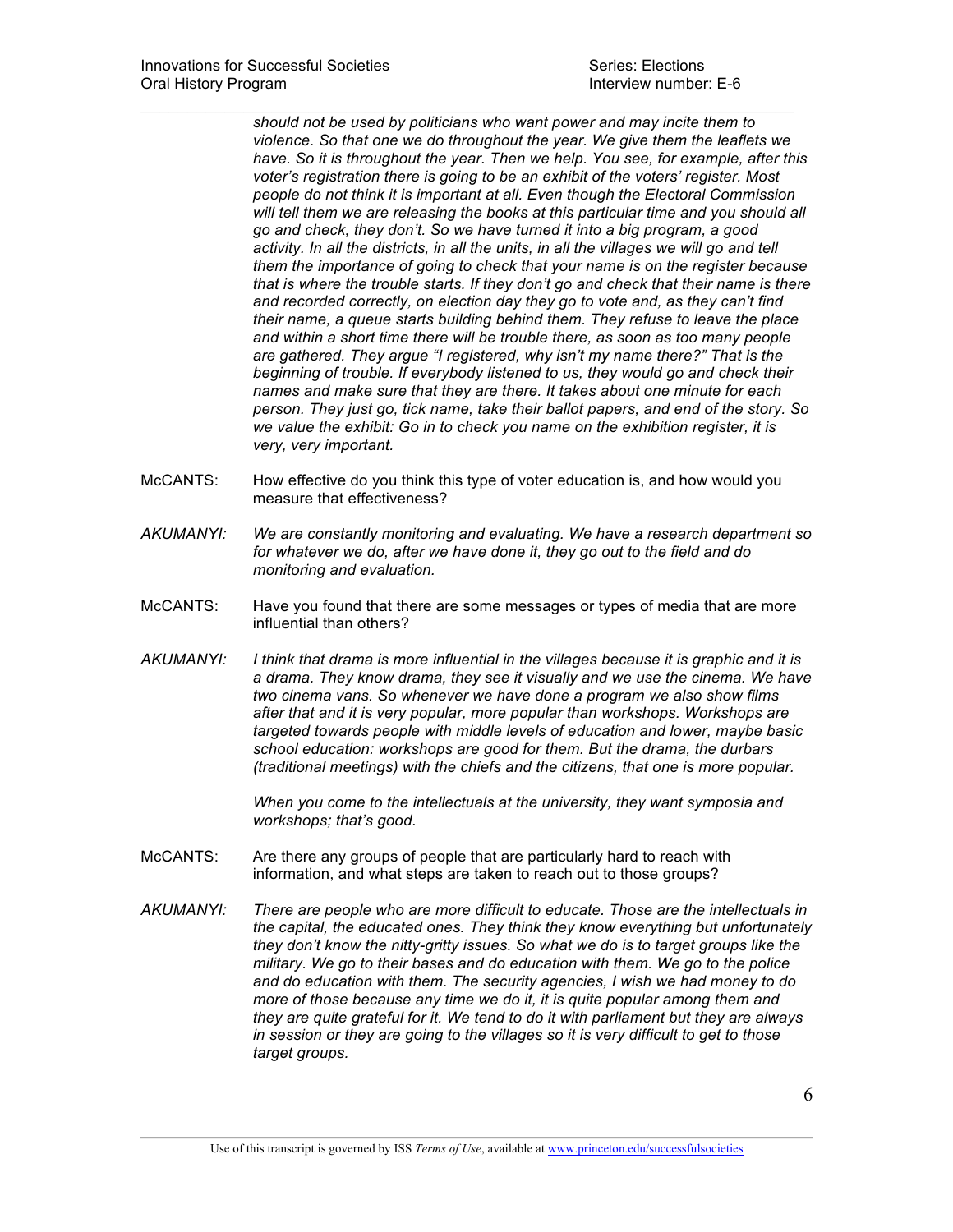McCANTS: In many countries voter and civic education is conducted entirely by the Electoral Commission itself. Ghana has a separate commission for civic education. What do you think are the advantages or disadvantages of that kind of structure?

 $\mathcal{L}_\mathcal{L} = \mathcal{L}_\mathcal{L} = \mathcal{L}_\mathcal{L} = \mathcal{L}_\mathcal{L} = \mathcal{L}_\mathcal{L} = \mathcal{L}_\mathcal{L} = \mathcal{L}_\mathcal{L} = \mathcal{L}_\mathcal{L} = \mathcal{L}_\mathcal{L} = \mathcal{L}_\mathcal{L} = \mathcal{L}_\mathcal{L} = \mathcal{L}_\mathcal{L} = \mathcal{L}_\mathcal{L} = \mathcal{L}_\mathcal{L} = \mathcal{L}_\mathcal{L} = \mathcal{L}_\mathcal{L} = \mathcal{L}_\mathcal{L}$ 

*AKUMANYI: I think that there is a bit of a disadvantage because we have to synchronize our activities and we should be able to be on the same platform doing things. It happens in the districts, but in the capitals and in the head office it doesn't happen often. I mean, for example, this voter registration—We were not involved a lot but I think the groundwork we have done worked very well because we still got a lot of people trooping out to vote. That is our mandate: to educate people to know their civic responsibility and to act on it. From what we saw, people are aware of their civic rights and their responsibility to register, possibly for voting.*

> *But the Electoral Commission opened a few polling stations. There are over 5000 polling stations or 2000 something, but they didn't open all of them. Now if we were working together we would have made sure that we displayed enough information in the media at the particular polling stations, put a poster there indicating that this polling station has not been opened; your nearest polling station where you can go is opening at this time or that time. We couldn't do this, and it confused a lot of the people who were going to register. So these are some little issues.*

> *Also, when we were requesting funds for voter education, the ministry thought "why should we give you money when we are also providing for voter education by the Electoral Commission?" There was that conflict there and we had to go back and explain to them that ours is the psychological bit of education, and also about talking to the people in the language that they understand because in every district we employ staff who speak the dialect. So our education is delivered in the language that the people understand. When we finish whatever education we are doing we always have an open forum for them to ask questions so that we can ascertain whether what we taught them has really gone down well.*

- McCANTS: Are there any kinds of mechanisms in place to help facilitate coordination of messages or coordination of activities with the Electoral Commission?
- *AKUMANYI: It is only on the relationship basis. I am very close to my colleagues there and I'm close to some of the staff. Some of my staff are also close to their Electoral Commission counterparts. So on a casual basis they go and get materials that we need, but I think it should be more formalized and we should be meeting more than we do at the moment.*
- McCANTS: If I asked you for advice about how to best convey information or messages specifically I'm interested in an election in a country similar to Ghana, what advice would you give?
- *AKUMANYI: I would advise you that it depends. First, you have to first assess the literacy rate of the country, the people you are going to talk to. If they are not very educated then use drama and pictorial methods and cinema to do your education. If they are literate like, say, the United Kingdom, do leaflets because that is what is done there. In election times nobody goes around educating anybody. The education comes in the form of leaflets. They have a good address system. I used to work with elections in Britain. I was a presiding officer at each election they had, so I am well versed in election duties and registration and that sort of thing. I know*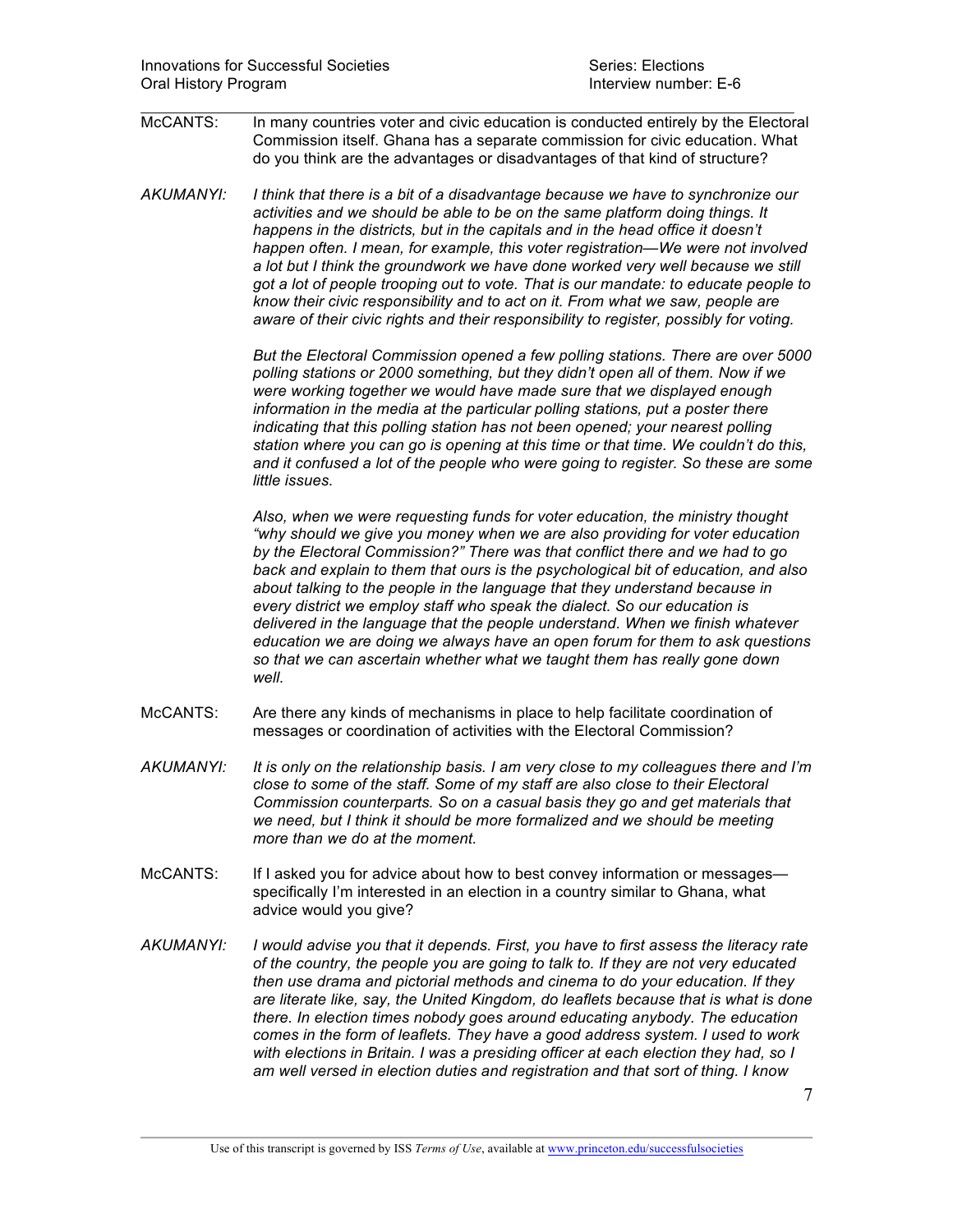*that for example the parties are very active in their recruitment drive. My three children, when we went there they were very young, under ten. But as soon as the first one turned 16 the parties got a name and address, and said "Miss Akumanyi, thank you, your birthday is today and you are 16. We are the Liberal Democratic party. We are inviting you to join us." Their letter came. Then the conservatives came. So right from the beginning this young person who had just finished a basic education was introduced to the parties to make her choice.*

*But us here, we don't have an address system. We don't know anybody's birthday, so that won't work here. So it depends on the audience you are targeting.* 

McCANTS: How do you recruit your staff members at the district and local levels, and how much staff do you have? Do you feel that it is adequate?

 $\mathcal{L}_\mathcal{L} = \mathcal{L}_\mathcal{L} = \mathcal{L}_\mathcal{L} = \mathcal{L}_\mathcal{L} = \mathcal{L}_\mathcal{L} = \mathcal{L}_\mathcal{L} = \mathcal{L}_\mathcal{L} = \mathcal{L}_\mathcal{L} = \mathcal{L}_\mathcal{L} = \mathcal{L}_\mathcal{L} = \mathcal{L}_\mathcal{L} = \mathcal{L}_\mathcal{L} = \mathcal{L}_\mathcal{L} = \mathcal{L}_\mathcal{L} = \mathcal{L}_\mathcal{L} = \mathcal{L}_\mathcal{L} = \mathcal{L}_\mathcal{L}$ 

- *AKUMANYI: We recruit by advertising in the local papers and the national print press, and then we do interviews for the senior officers. At the regional level we allow the regions to interview for typists and drivers. Now, at the moment the staff strength is approximately 1600, distributed about establishments. The staff establishment should be eleven members of staff in each district. We are short of staff at the moment because of the new council that came in; we have not had enough money to open offices so they are supervised from their closest district.*
- McCANTS: How are your staff members trained?
- *AKUMANYI: As soon as they come in we have an induction for them at the regional level, and then we tell them about the Commission. Occasionally we call them together in each region and have the members interact. We also have formal training for them whenever we are embarking on an activity, a major program. We call the district training forces and we train them on what we are going to do the training about, and they go back and train their staff and start to work.*
- McCANTS: How adequate do you think this type of training is?
- *AKUMANYI: I think it is good enough but we should be able to do more because sometimes*  when we haven't contacted them for a long time they feel that they are being *neglected and wonder what is happening. If we could have this sort of thing at least four times a year, it would be good.*
- McCANTS: Do you have any ways of evaluating the performance of your staff?
- *AKUMANYI: Yes, we do evaluation, performance monitoring, performance appraisal, whatever. We do it from the basic level up.*
- McCANTS: How do you—do you protect staff members from threats or any kind of intimidation at the local level?
- *AKUMANYI: They don't get that often. They don't get threatened because our work is*  advisory; we can't do very much. We just appeal to you to do things, but it is not *bad. I think if there were valid threats we would check them.*
- McCANTS: What advice do you have about the timing or the sequencing of different election and voter and civic education? Do you have advice about how it should be timed or how it should be sequenced?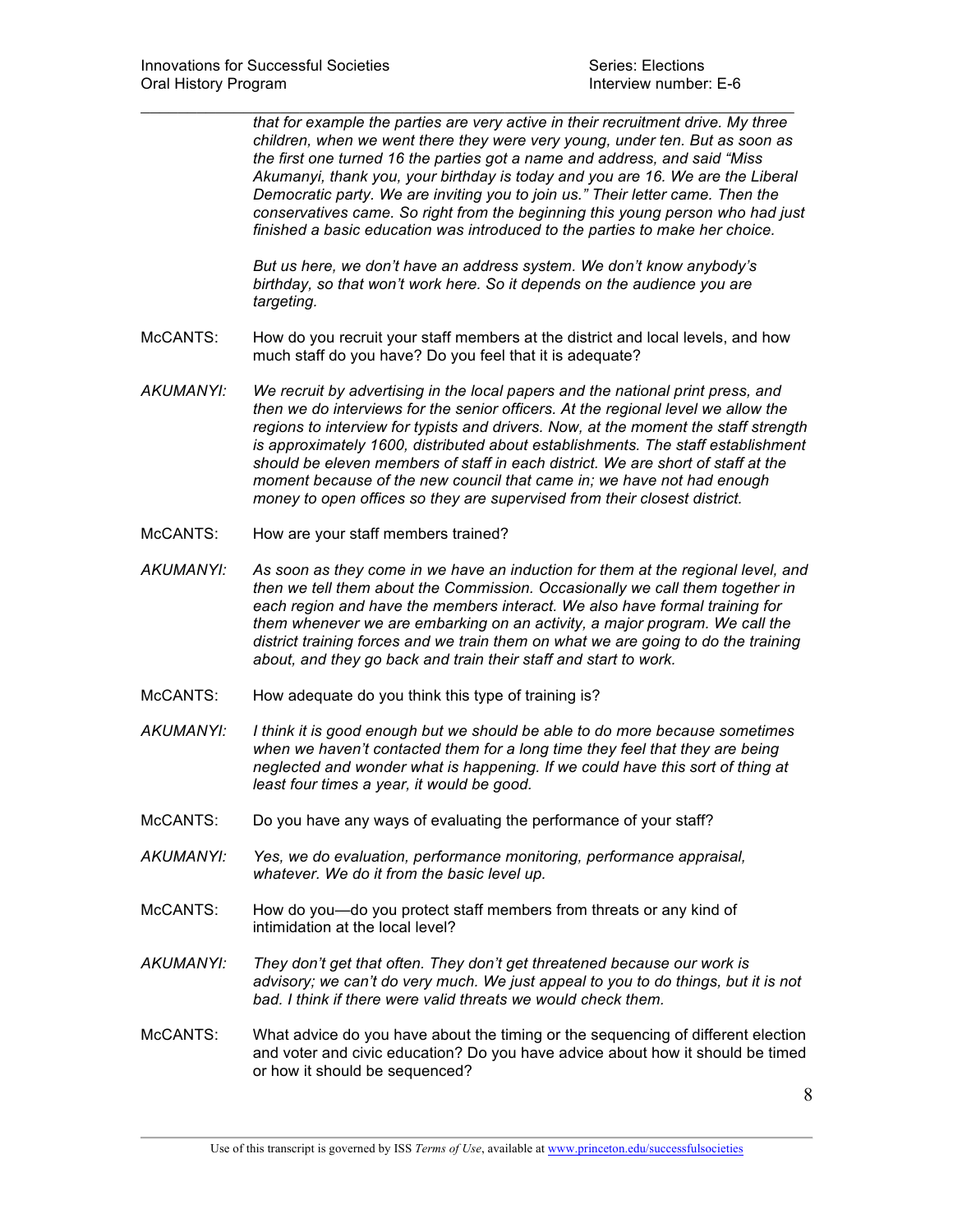*AKUMANYI: Our work should happen all the time. Civic education is not a periodic affair, it is constant. So we keep it up through the school children. We want to catch them young so we have established civic education classes in the second cycle institutions, where we make sure that we teach them the contents of the Constitution. We have designed a game that we call the Constitution game: a copy is over there. They play it, it is like a Monopoly game where they land on the Constitution while they are still enjoying a game. So the children learn. We do it as they grow up until they become adults. We try to establish it in workplaces, but sometimes it is not sustainable due to—[interruption, end of file 2]* 

 $\mathcal{L}_\mathcal{L} = \mathcal{L}_\mathcal{L} = \mathcal{L}_\mathcal{L} = \mathcal{L}_\mathcal{L} = \mathcal{L}_\mathcal{L} = \mathcal{L}_\mathcal{L} = \mathcal{L}_\mathcal{L} = \mathcal{L}_\mathcal{L} = \mathcal{L}_\mathcal{L} = \mathcal{L}_\mathcal{L} = \mathcal{L}_\mathcal{L} = \mathcal{L}_\mathcal{L} = \mathcal{L}_\mathcal{L} = \mathcal{L}_\mathcal{L} = \mathcal{L}_\mathcal{L} = \mathcal{L}_\mathcal{L} = \mathcal{L}_\mathcal{L}$ 

- McCANTS: We are continuing the interview with Augustina Akumanyi at the National Commission for Civic Education. What other methods do you use to reach out to certain marginalized populations, maybe women or the disabled?
- *AKUMANYI: We have special programs for women. These programs were actually sponsored by UNDP. We did it just before the district assembly elections in the year 2006 because when the African Peer (Review) Mechanism (APRM) came and did their peer review in Ghana, their report stated categorically that women were woefully underrepresented in decision-making. So we should try to encourage more people to get into district assemblies and then train them for upward mobility eventually, to get to parliament and represent women.*

*So we did specific activities targeted to encouraging women, and we did it in collaboration with the Ministry for Women's Affairs, Women's and Children's Affairs. When we monitored later and got the figures, there was a slight increase in the attempts that women made to get to the district assemblies. So we are building up. It is a very, very gradual process but we are working on it.* 

- McCANTS: You have mentioned that you partner often with international donors. Our program is aiming to help citizens and policy makers build relationships with international organizations and donors but sometimes those relationships affect the ability of people like you to do their jobs well, and sometimes foreign assistance creates a certain set of problems. So I want to ask you, are there two or three mistakes that you commonly observe that donors make with respect to relationships in the host country?
- *AKUMANYI: Yes, there are some things that I think—for example, when we get donor support they sometimes come with programs that we should do and should time in a specific way. Because we are on the ground we always know the best way to time certain activities. For example, we know that when it is farming season it is no use going into the villages to do education there because the people will go to the farms and you won't get the audience you want. But when it is a period when there is nothing going on, then they are bound to listen. But because most of the donors come with their funds and timing expectations, you are supposed to fit your education in that slot and sometimes it doesn't work the way we really want it to work. So I think if they involve us more in the planning of these activities and try not to be so specific on their timing, it would be more effective.*
- McCANTS: In your line of work is there an aspect of donor policy or management that you think works better now than it used to?
- *AKUMANYI: Sometimes you don't understand it works out very well and sometimes they ask you for—[Interruption, end of file 3]*

9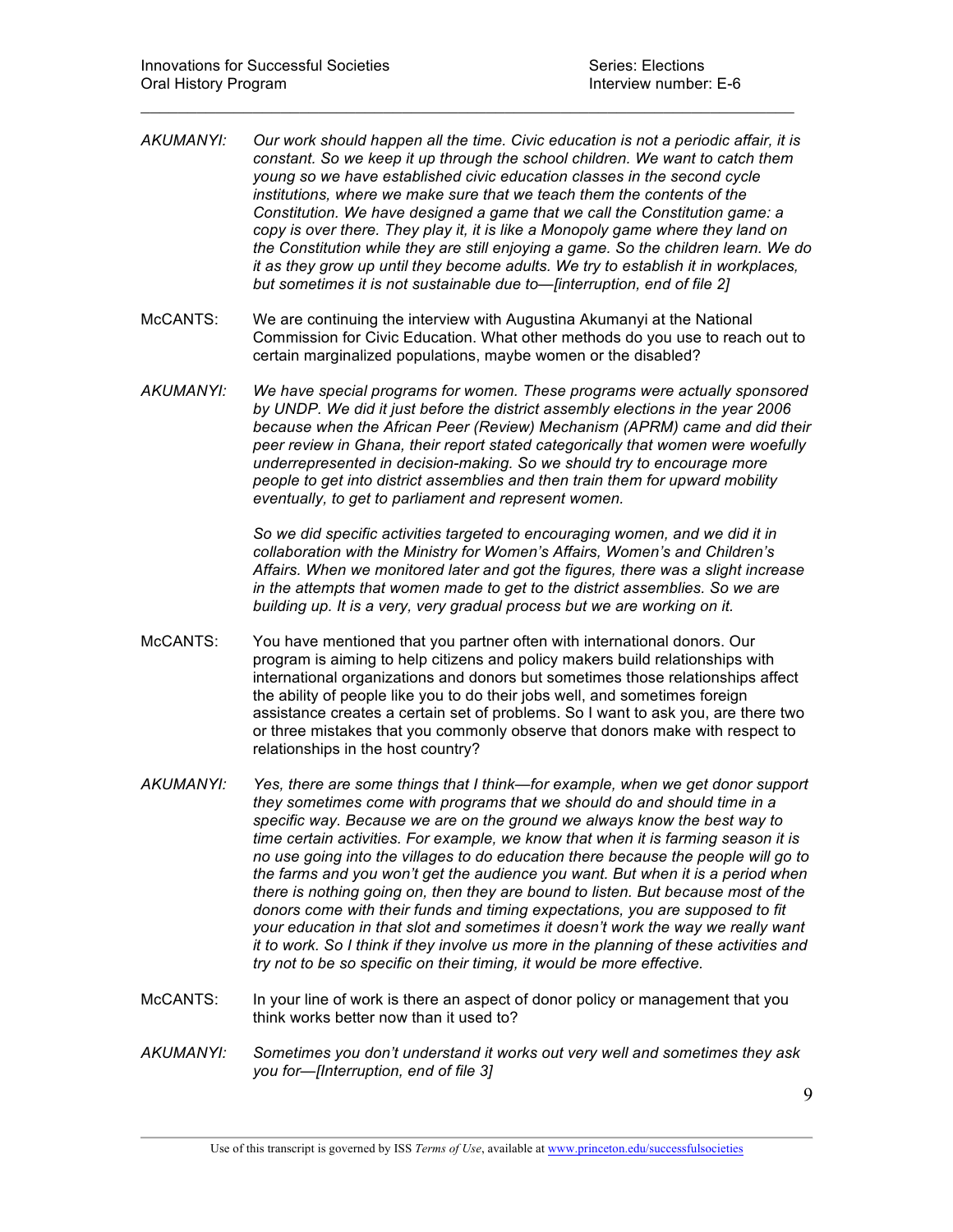McCANTS: Returning with the interview with Akumanyi at the National Commission for Civic Education. She was just outlining the aspects of donor policy that may work better now than they used to.

 $\mathcal{L}_\mathcal{L} = \mathcal{L}_\mathcal{L} = \mathcal{L}_\mathcal{L} = \mathcal{L}_\mathcal{L} = \mathcal{L}_\mathcal{L} = \mathcal{L}_\mathcal{L} = \mathcal{L}_\mathcal{L} = \mathcal{L}_\mathcal{L} = \mathcal{L}_\mathcal{L} = \mathcal{L}_\mathcal{L} = \mathcal{L}_\mathcal{L} = \mathcal{L}_\mathcal{L} = \mathcal{L}_\mathcal{L} = \mathcal{L}_\mathcal{L} = \mathcal{L}_\mathcal{L} = \mathcal{L}_\mathcal{L} = \mathcal{L}_\mathcal{L}$ 

- *AKUMANYI: Yes, I think that now that there is this method of channeling the monies through the ministry, and sometimes we are deeply involved in governance. Because there are so many different governance situations. You may hear that the funds are really for civic education but they never get to us, they end up with other institutions and we don't come in at all. So again, I think sometimes it should be worked out in such a way that donors deal with us and it is agreed—we would probably sign a Memo of Understanding, and then the funds would go through to us. That would be a much better arrangement.*
- McCANTS: If you could offer others here or in other countries some advice about how to effectively work with international donors, what recommendations would you give?
- *AKUMANYI: I would say that the donor countries are very helpful in the development of democracies. In fact, they have helped so much that I think Ghana's democracy would not have grown to where it is without them. As much as possible, we should try to work towards their terms because donor agencies also are answerable to the taxpayers in their various countries and it is the taxpayers' money that they are using to help. So strictly speaking, we should not be overreliable on donations. We should try to sustain whatever they have started with us as they leave. For example, the International Labor Organization (ILO) gave us \$55,000 last year to do civic education on the worst forms of child labor because there are some horrible places. Last week, we were in the Volta region in a mining community. They mine for a certain clay, a white clay. Because the clay is underground children have to dig holes and then walk into little tunnels to dig this clay. Sometimes it caves in and kills them. So ILO did the research with us and they gave this money to do the education, and we did it.*

*What I'm saying is that the ILO money will run out very soon. It is our duty to try, as much as possible, to sustain the campaign until child labor is eliminated completely.*

- McCANTS: Are there any other countries whose experiences you have found particularly instructive in your work here? What would you say you found useful about those?
- *AKUMANYI: Because my background is in local government in Britain, I find their system very, very good, like the decentralization of the local government system. It works wonderfully in Britain, and when I heard that there was decentralization in this country I was very happy because I thought it would be like London where there were different boroughs that set up their own things and they get subsistence aid from the central government on an equal basis. The districts can do a lot of things without resorting to the central government. I mean, I can't see anybody rising up to plan a coup d'état in a developed country like London because even if you go and bomb the whole of parliament, the local government will work and it will not affect the districts.*

*Whereas here every single thing goes through the central government. The districts are not able to survive on their own and for everything they look up to government. And of course, government cannot do everything for the district.*